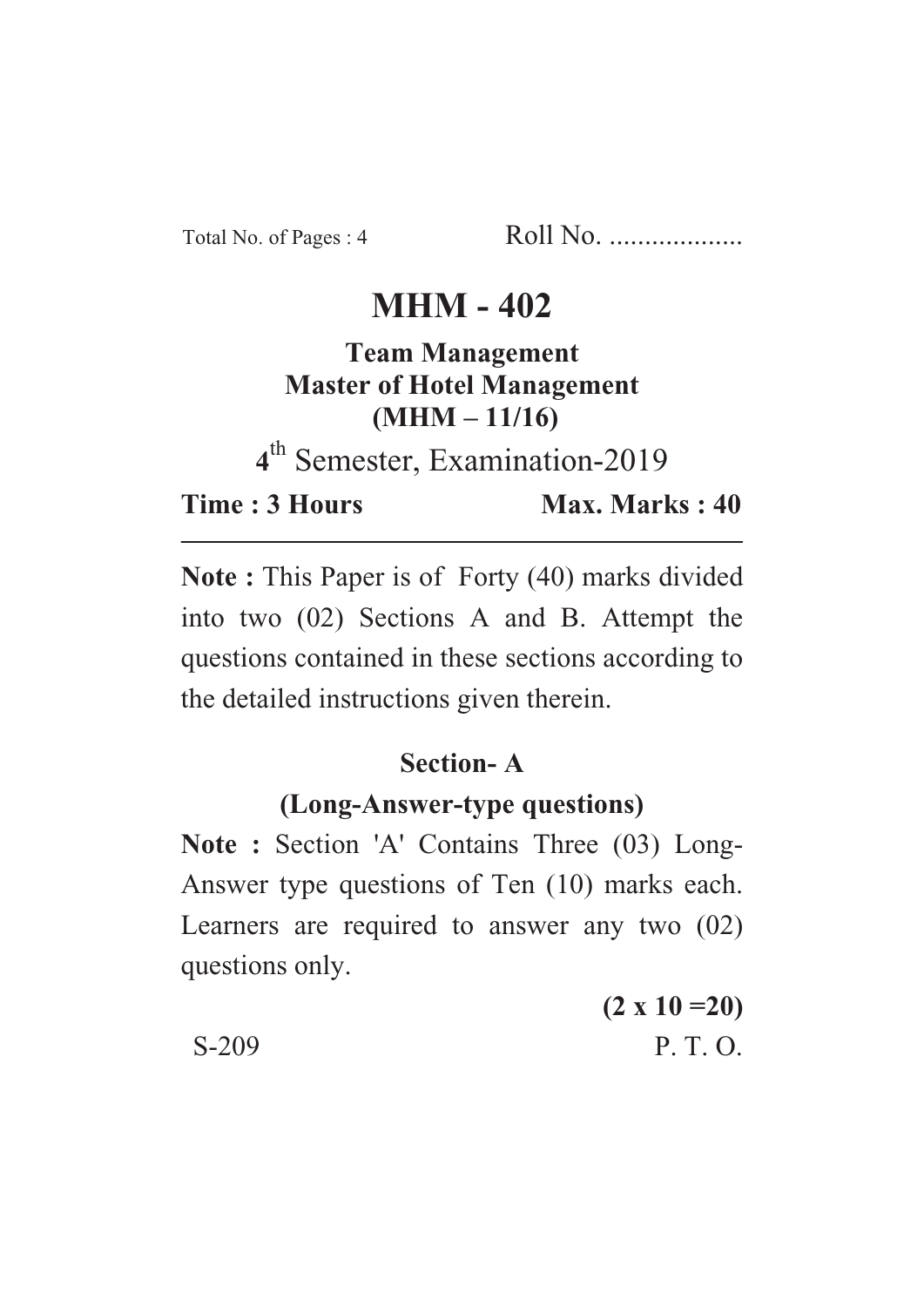- 1. What do you mean by Team? Differentiate between different types of team.
- 2. Discuss the Principles of team building.
- 3. Describe the principles of high team performance.

#### **Section - B**

# **(Short-Answer-Type questions)**

(Short-Answer-Type questions) **Note : Section 'B' contains six (06) Short- answer** type questions of Five (05) marks each. Learners are required to answer any Four (04) questions only.

**(4x5=20)**

S-209